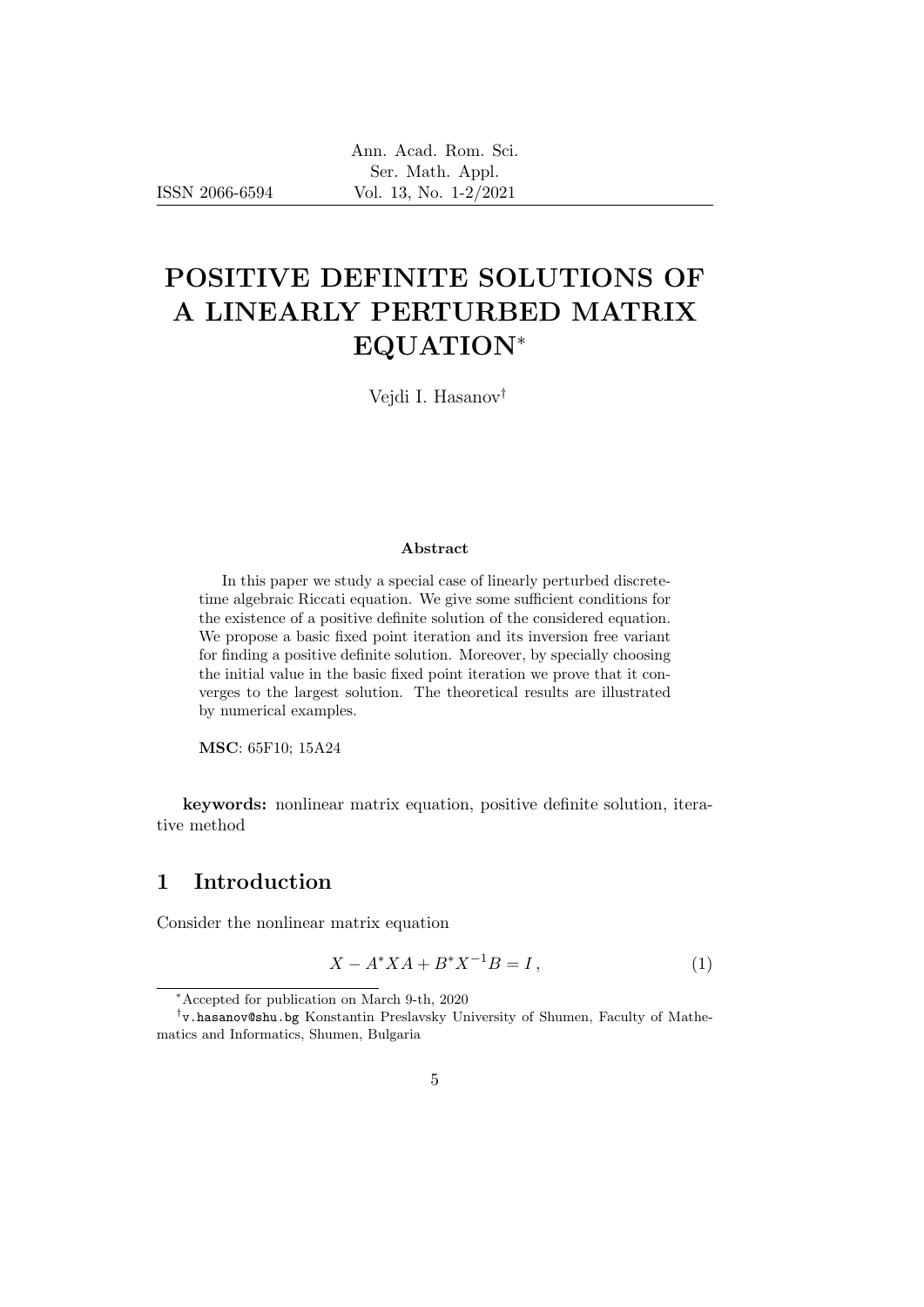where A, B are  $n \times n$  complex matrices, I is the identity matrix, and  $A^*$ denotes the conjugate transpose of  $A$ . Eq.  $(1)$  is a special case of the general matrix equation

$$
Y - C^* Y C - \Pi_1(Y) + [L + C^* Y F + \Pi_{12}(Y)]
$$
  
 
$$
\times [R + F^* Y F + \Pi_2(Y)]^+ [L + C^* Y F + \Pi_{12}(Y)]^* = S,
$$
 (2)

where  $Z^+$  is the Moore-Penrose inverse of a matrix Z. Eq. (2) is known as linearly perturbed discrete-time algebraic Riccati equation (LPDARE) and have been investigated by many authors [1, 2] and the references therein. Eq. (1) is a special case of the matrix equation

$$
C^*Y + YC + S + \Pi_1(Y) - [L + YF + \Pi_{12}(Y)]
$$
  
 
$$
\times [R + \Pi_2(Y)]^+ [L + YF + \Pi_{12}(Y)]^* = 0,
$$
 (3)

also. The last equation appears in the stochastic control and have been studied by many authors [3, 4, 5, 6]. Moreover, Eq. (1) is a combination of the well-known equations  $X - A^*XA = I$  [7, 8] and  $X + B^*X^{-1}B = I$ [9, 10, 11, 12, 13].

Now, we show the relationship between the equations (1) and (2) in two particular cases. Firstly, in case of  $C = R = \Pi_2(Y) = \Pi_{12}(Y) = 0, F = I$ ,  $\Pi_1(Y) = A_1^* Y A_1$  (or  $F = R = \Pi_1(Y) = \Pi_{12}(Y) = 0$ ,  $\Pi_2(Y) = Y$ ), and S is a positive definite matrix, Eq. (2) is in type of Eq. (1). Secondly, consider Eq. (2) for positive semidefinite solution Y in case of  $\Pi_1(Y) = A_1^*YA_1$ ,  $L = \Pi_2(Y) = \Pi_{12}(Y) = 0$ , the matrix F is nonsingular and R is a positive definite matrix, i.e, we reduce Eq. (2) to

$$
Y - C^* Y C - A_1^* Y A_1 + C^* Y F (R + F^* Y F)^{-1} (C^* Y F)^* = S.
$$
 (4)

Let  $P = F^{-*}RF^{-1}$  and  $Z = Y + P$ , then from Eq. (4) it follows

$$
Z - P - C^*(Z - P)C - A_1^*(Z - P)A_1 + C^*(Z - P)Z^{-1}(Z - P)C = S,
$$

and

$$
Z - A_1^* Z A_1 + C^* P Z^{-1} P C = S + P + C^* P C - A_1^* P A_1.
$$

Now, let  $Q = S + P + C^*PC - A_1^*PA_1$  be a positive definite matrix, then by multiplying both hand side of the above equation with the matrix  $Q^{-\frac{1}{2}}$  we obtain Eq (1) with

$$
X = Q^{-\frac{1}{2}} Z Q^{-\frac{1}{2}}, A = Q^{\frac{1}{2}} A_1 Q^{-\frac{1}{2}}, \text{ and } B = Q^{-\frac{1}{2}} P C Q^{-\frac{1}{2}}.
$$

Hence, Eq. (4) can be reduced to Eq. (1).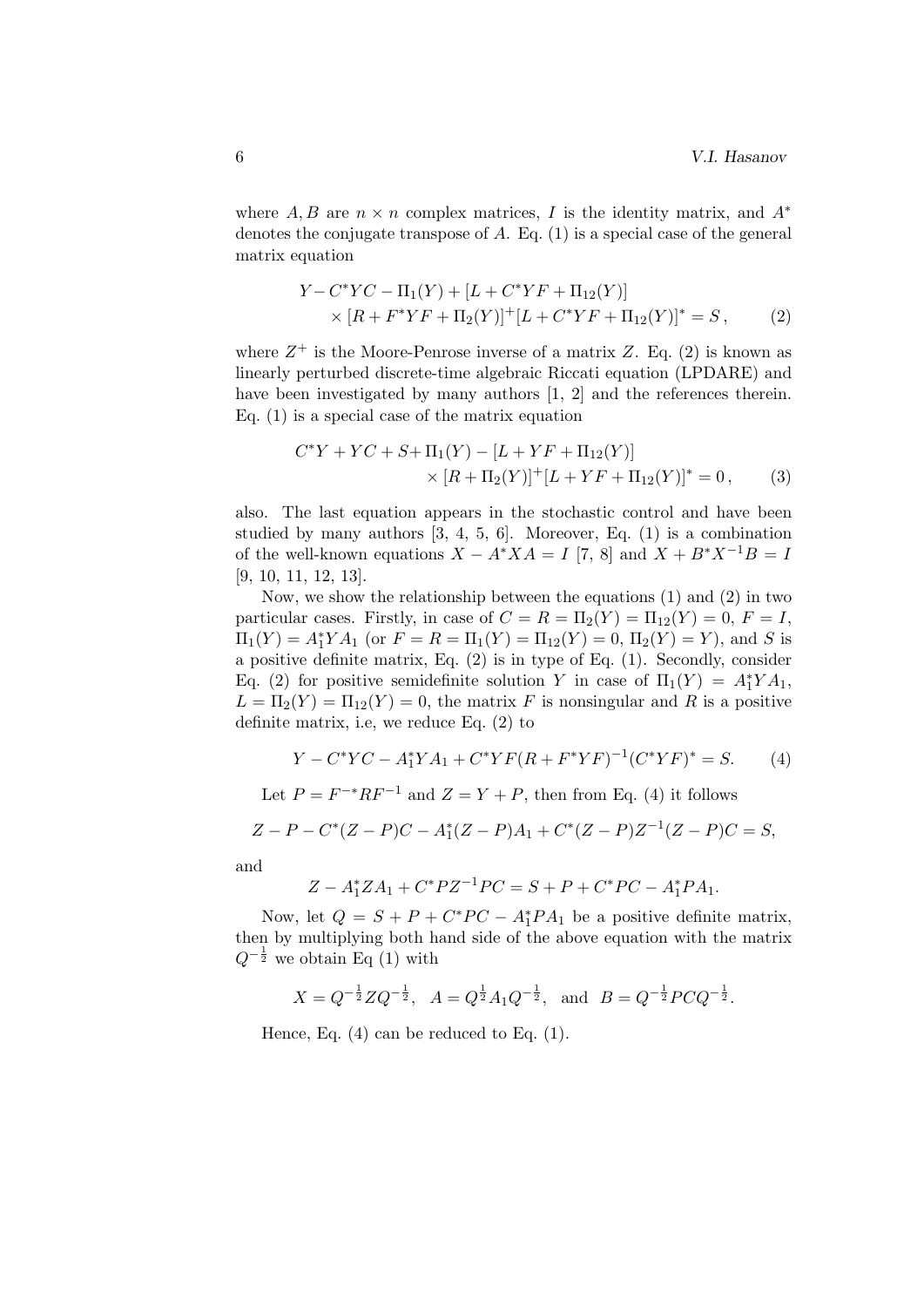In [14] have been studied a similar equation  $X - A^*XA - B^*X^{-1}B = I$ . In addition, there are some contributions in the literature to the solvability and numerical solutions of the matrix equation  $X + A^*X^{-1}A - B^*X^{-1}B = I$ [15, 16, 17]. Konstantinov et al. [18] have investigated for the sensitivity of the equation  $A_0 + \sum_{i=1}^k \sigma_i A_i^* X^{p_i} A_i = 0$ , which is another more general type of Eq. (1).

Motivated by the investigations in  $[1, 2, 14, 15]$ , we study Eq.  $(1)$  for the existence of a positive definite solution, bounds of the solutions and iterative methods for obtaining a solution. In addition, we consider some numerical examples to illustrate the theoretical results.

Throughout this paper,  $\mathcal{C}^{n \times n}$  denotes the set of  $n \times n$  complex matrices, and  $\mathcal{H}^n$  the set of  $n \times n$  Hermitian matrices.  $A > 0$  ( $A \ge 0$ ) means that A is a Hermitian positive definite (semidefinite) matrix. If  $A-B > 0$  (or  $A-B \ge 0$ ) we write  $A > B$  (or  $A > B$ ). For  $N > M > 0$  we use  $[M, \infty), (M, \infty)$ , and [M, N] to denote the sets of matrices  $\{X : X \geq M\}$ ,  $\{X : X > M\}$ , and  $\{X : M \leq X \leq N\}$ , respectively. We use  $\lambda_1(C)$ ,  $\lambda_n(C)$ ,  $\sigma_1(A)$ ,  $\sigma_n(A)$ ,  $\rho(A)$ , and ||A|| to denote the largest and the smallest eigenvalues of an  $n \times n$ Hermitian matrix C, the largest and the smallest singular values  $(\sigma_i(A))$  $\sqrt{\lambda_i(A^*A)}$ , the spectral radius  $(\rho(A) = \max |\lambda_i(A)|)$ , and the spectral norm  $(||A|| = \sigma_1(A))$  of a  $n \times n$  matrix A, respectively. The Hermitian solutions  $X<sub>S</sub>$  and  $X<sub>L</sub>$  of a matrix equation are called the *smallest* solution and the largest solution, respectively if  $X_S \leq X \leq X_L$  for any Hermitian solution X of the equation.

## 2 Preliminaries

Firstly, we will present some results for the Stain's equation

$$
X - A^* X A = Q,\t\t(5)
$$

where Q is a positive definite matrix.

**Lemma 1.** [8] Let  $A, Q$  be square matrices.

- (a) If  $\rho(A)$  < 1, then Eq. (5) has a unique solution  $P_Q$ , and  $P_Q \geq 0$  $(P_Q > 0)$ , when  $Q \ge 0$   $(Q > 0)$ .
- (b) If there is some  $P > 0$  such that  $P A^*PA$  is positive definite (semidefinite), then  $\rho(A) < 1$  ( $\rho(A) \leq 1$ ).

**Remark 1.** [17] From Lemma 1 it follows that, if  $\rho(A) < 1$ ,  $Q_1 \leq Q_2$  $(Q_1 \langle Q_2 \rangle)$ , and  $P_i$ ,  $i = 1, 2$ , are the unique solutions of the equations  $P - A^*PA = Q_i$ ,  $i = 1, 2$ , respectively, then  $P_1 \leq P_2$   $(P_1 < P_2)$ .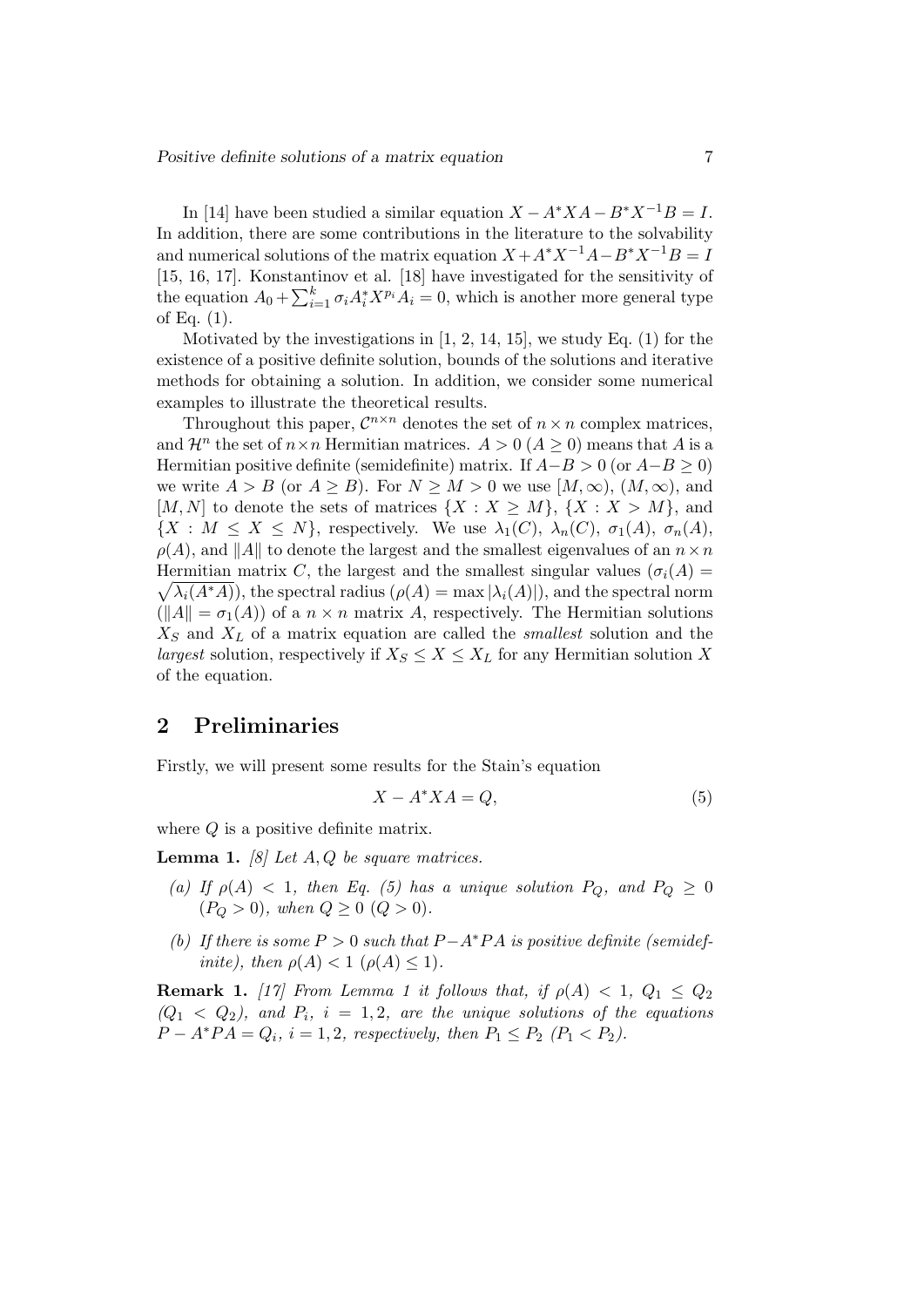**Remark 2.** In case of  $\rho(A) < 1$  the unique solution  $P_Q$  of Eq. (5) has representation

$$
P_Q = \sum_{k=0}^{\infty} (A^*)^k Q A^k.
$$

Now, we will present some results for the equation

$$
X + B^* X^{-1} B = Q,\t\t(6)
$$

where  $Q$  is a positive definite matrix.

In [10], the solvability of Eq. (6) has been studied in terms of properties of the corresponding rational matrix-valued function  $\psi(\lambda) = Q + \lambda B + \lambda^{-1} B^*$ . The function  $\psi$  is called *regular* if  $\det(\psi(\lambda))$  is not identically zero, i.e., if there exists at least one value  $\lambda \in \mathbb{C}$  where  $\det(\psi(\lambda)) \neq 0$ . Engwerda et al. [10, Theorem 2.1] proved that Eq. (6) has a positive definite solution if and only if  $\psi$  is regular and  $\psi(\lambda) \geq 0$  for all  $\lambda$  on the unit circle. In particular, Eq. (6) has a positive definite solution if  $\psi(\lambda) > 0$  for all  $\lambda$  on the unit circle [12]. Moreover:

**Lemma 2.** [10, Theorem 3.4] Suppose  $Q > 0$  and assume Eq. (6) has a positive definite solution. Then this equation has a largest and a smallest solution M and N, respectively. Moreover M is the unique solution for which  $X + \lambda B$  is invertible for  $|\lambda| < 1$ , while N is the unique solution for which  $X + \lambda B^*$  is invertible for  $|\lambda| > 1$ .

We have also  $\rho(M^{-1}B) \leq 1$  [10, Theorem 2.2].

Let us denote by  $\omega(A)$  the numerical radius of a matrix A, i.e.,

$$
\omega(A) = \max_{\|x\|=1} |x^*Ax|.
$$

**Lemma 3.** [10, Theorem 5.2] Suppose B is nonsingular. Then Eq. (6) has a positive definite solution X if and only if  $\omega(Q^{-\frac{1}{2}}BQ^{-\frac{1}{2}}) \leq \frac{1}{2}$  $rac{1}{2}$ .

The proof of [10, Theorem 5.2] also contains the following result.

**Lemma 4.** [12, Lemma 6.3]  $\psi(\lambda) > 0$  for all  $\lambda$  on the unit circle if and only if  $\omega(Q^{-\frac{1}{2}}BQ^{-\frac{1}{2}}) < \frac{1}{2}$  $\frac{1}{2}$ .

It is well-known [9, 10] that the largest positive definite solution M of Eq. (6) can be found by the iterative method

$$
X_{k+1} = Q - B^* X_k^{-1} B, \quad X_0 = Q.
$$

Moreover, we have  $M \leq X_{k+1} \leq X_k, \quad k = 0, 1, \ldots$ 

Meini [13] has proposed a more effective algorithm (Cyclic reduction) for computing the largest solution  $M$  of Eq. (6).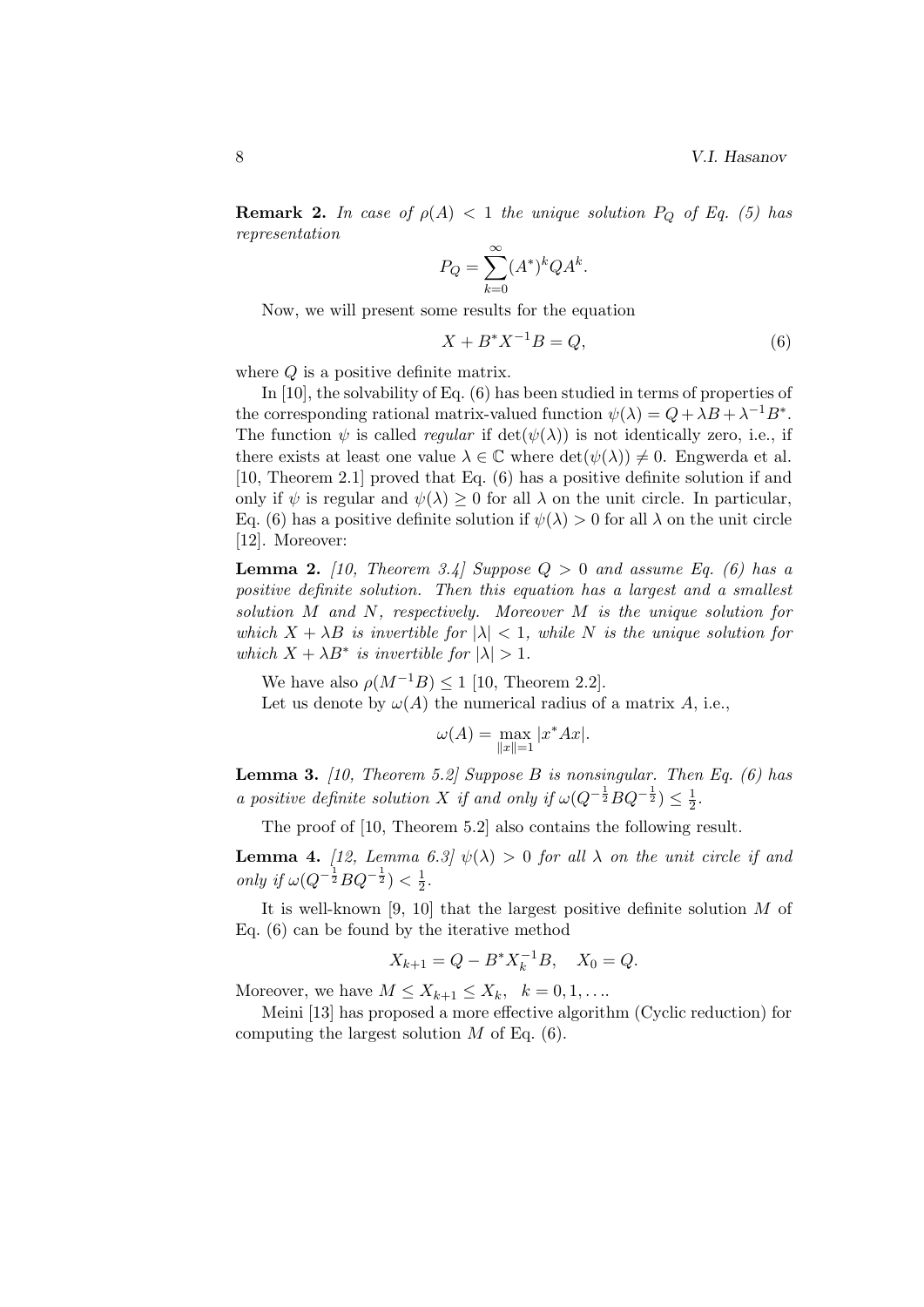Positive definite solutions of a matrix equation 9

**Lemma 5.** [17] If there is some  $P > 0$  such that  $P + B^*P^{-1}B \leq Q$ , then  $Eq. (6)$  has a positive definite solution, as well as the largest positive definite solution  $X_L \geq P$ .

# 3 Conditions for the existence of a positive definite solution

We consider the equations (5) and (6) with right-hand side  $Q = I$ :

$$
X - A^* X A = I,\t\t(7)
$$

$$
X + B^* X^{-1} B = I.
$$
 (8)

Note that (see Lemma 1 and Remark 1) Eq. (7) has a unique positive definite solution  $P_I$  if and only if  $\rho(A) < 1$ .

**Theorem 1.** Let  $P_I$  be a unique positive definite solution of Eq. (7) and Eq. (1) has a positive definite solution  $X_+$ . Then  $X_+ \leq P_I$ .

*Proof.* Let  $P_I$  be a unique positive definite solution of Eq. (7) and let  $X_+$ be a positive definite solution of Eq. (1), i.e.,

$$
P_I - A^* P_I A = I
$$
  

$$
X_+ - A^* X_+ A = I - B^* X_+^{-1} B
$$

By subtraction of the above equations, we have

$$
P_I - X_+ - A^*(P_I - X_+)A = B^* X_+^{-1} B. \tag{9}
$$

Since  $B^*X_+^{-1}B \ge 0$  and  $\rho(A) < 1$ , by Lemma 1 (i) and (9), we have  $P_I - X + \geq 0.$  $\Box$ 

**Theorem 2.** Suppose Eq.  $(8)$  has a positive definite solution and let M be the largest solution. Then Eq. (1) has a positive definite solution  $X_+ \geq M$ if and only if  $\rho(A) < 1$ . Let  $P_I$  be a unique positive definite solution of Eq. (7), then  $X_+ \in [M, P_I]$ . Moreover,

- (i) if  $M < X_+$ , then  $\rho(X_+^{-1}B) \leq 1$ ,
- (ii) if  $M < X_+$  and B is nonsingular, then  $\rho(X_+^{-1}B) < 1$ ,
- (iii) if A is nonsingular, then  $M < X_+$  and  $\rho(X_+^{-1}B) < 1$ .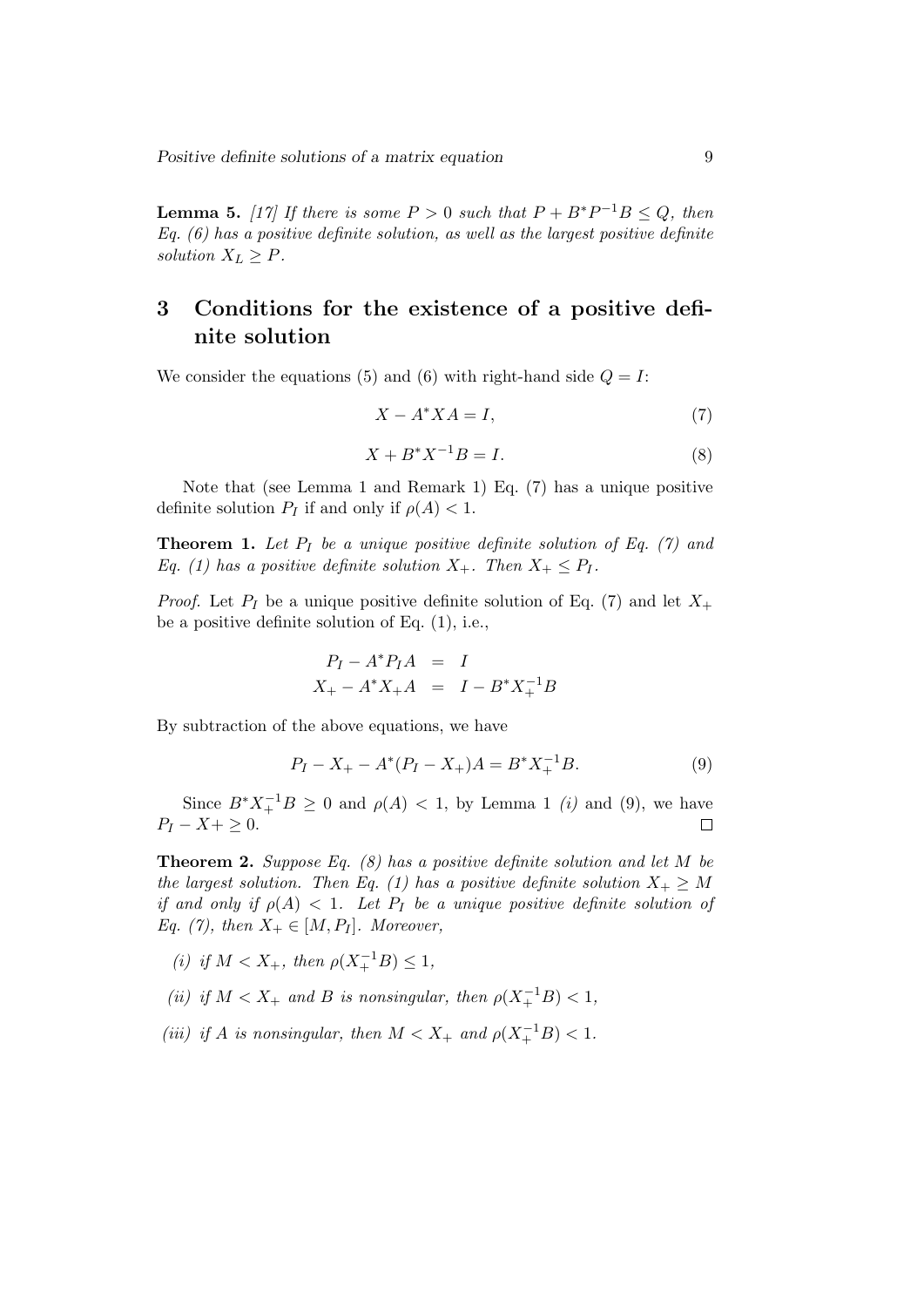*Proof.* Let Eq.  $(8)$  have positive definite solutions and let M be the largest solution.

Suppose Eq. (1) has a positive definite solution  $X_+ \geq M$ . Then

$$
X_{+} - A^* X_{+} A = I - B^* X_{+}^{-1} B \ge I - B^* M^{-1} B = M > 0
$$

and by Lemma 1 (b), it follows  $\rho(A) < 1$ . Thus, Eq. (7) has a unique positive definite solution  $P_I$  and by Theorem 1 it follows  $X_+ \leq P_I$ .

Hence,  $X_+ \in [M, P_I].$ 

Now, suppose  $\rho(A) < 1$ , i.e. Eq. (7) has a unique positive definite solution  $P_I$ .

By subtraction of the equations

$$
P_I - A^* P_I A = I
$$
 and  $M + B^* M^{-1} B = I$ ,

we obtain

$$
P_I - M = A^* P_I A + B^* M^{-1} B \ge 0.
$$

Consider a map  $F$ , defined by

$$
F(X) = I + A^* X A - B^* X^{-1} B, \quad X \in (0, \infty).
$$
 (10)

We will show that  $F([M, P_I]) \subset [M, P_I]$ . Let  $X \in [M, P_I]$ . Then

$$
F(X) = I + A^*XA - B^*X^{-1}B
$$
  
\n
$$
\leq I + A^*P_I A = P_I
$$

and

$$
F(X) \geq I + A^* M A - B^* M^{-1} B
$$
  
\n
$$
\geq I - B^* M^{-1} B = M.
$$

Therefore, for all  $X \in [M, P_I], F(X) \in [M, P_I],$  i.e.  $F([M, P_I]) \subset$  $[M, P_I]$ . Since  $[M, P_I]$  is a convex, closed and bounded set and the map F is continuous on  $[M, P_I]$ , by Brouwer's fixed point theorem [19, p.17] it follows that there exists a solution  $X_+ \in [M, P_I]$  of Eq. (1).

Now, by substraction of the equations  $M + B^*M^{-1}B = I$  and

$$
X_+ - A^* X_+ A + B^* X_+^{-1} B = I,
$$

we have

$$
X_{+} - M - B^* X_{+}^{-1} (X_{+} - M) X_{+}^{-1} B = R,
$$
\n(11)

where  $R = A^*X_+A + B^*X_+^{-1}(X_+ - M)M^{-1}(X_+ - M)X_+^{-1}B$ .

Note that  $R \geq 0$ . In addition,  $R > 0$ , if A is nonsingular or if  $X_+ > M$ and B is nonsingular. Thus, from  $(11)$  and Lemma 1 we obtain  $(i)$ ,  $(ii)$  and  $\Box$  $(iii)$ .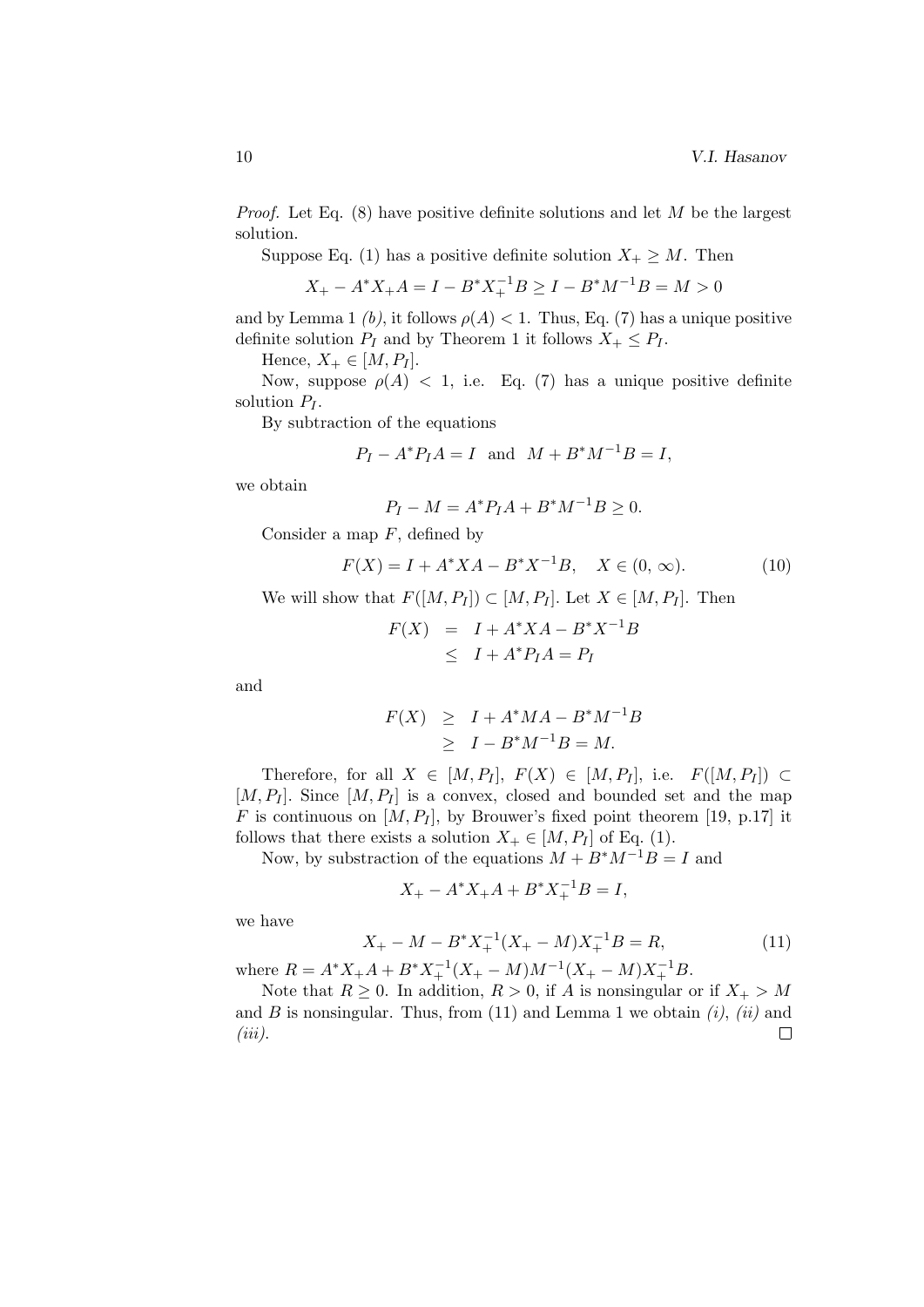Positive definite solutions of a matrix equation 11

**Theorem 3.** If there are numbers  $\beta \ge \alpha > 0$  satisfying the inequalities

$$
\beta^2 A^* A + \beta (1 - \beta)I \le B^* B \le \alpha^2 A^* A + \alpha (1 - \alpha)I,\tag{12}
$$

then Eq. (1) has a positive definite solution  $X_*$  in [ $\alpha I, \beta I$ ].

*Proof.* The proof is similar to proof of Theorem 2. Consider the map  $F$ defined in (10). Let  $X \in [\alpha I, \beta I]$ , then by inequalities in (12) we have

$$
F(X) = I + A^*XA - B^*X^{-1}B
$$
  
\n
$$
\leq I + \beta A^*A - \beta^{-1}B^*B \leq \beta I,
$$
  
\n
$$
F(X) \geq I + \alpha A^*A - \alpha^{-1}B^*B \geq \alpha I.
$$

Therefore, for all  $X \in [\alpha I, \beta I], F(X) \in [\alpha I, \beta I],$  i.e.  $F([\alpha I, \beta I]) \subset$  $[\alpha I, \beta I]$ . By Brouwer's fixed point theorem it follows that there exists a solution of Eq. (1) in  $[\alpha I, \beta I]$ .  $\Box$ 

Corollary 1. If  $\sigma_1(A) < 1$  and  $\sigma_1^2(B)(1 - \sigma_n^2(A)) < 1/4$  are satisfied, then there are numbers  $\beta \ge \alpha > 0$  satisfying the inequalities (12).

*Proof.* Let  $\sigma_1(A) < 1$  and  $\sigma_1^2(B)(1 - \sigma_n^2(A)) < 1/4$ , then we have also  $\sigma_n(A) < 1$  and  $\sigma_n^2(B)(1 - \sigma_1^2(A)) < 1/4$ . Thus, the equations

$$
(1 - \sigma_n^2(A))\alpha^2 - \alpha + \sigma_1^2(B) = 0,
$$
  

$$
(1 - \sigma_1^2(A))\beta^2 - \beta + \sigma_n^2(B) = 0
$$

have solutions  $\alpha_i, \beta_i, i = 1, 2$ , respectively, where

$$
\alpha_1 = \frac{1 - \sqrt{1 - 4\sigma_1^2(B)(1 - \sigma_n^2(A))}}{2(1 - \sigma_n^2(A))},
$$
  
\n
$$
\alpha_2 = \frac{1 + \sqrt{1 - 4\sigma_1^2(B)(1 - \sigma_n^2(A))}}{2(1 - \sigma_n^2(A))},
$$
  
\n
$$
\beta_1 = \frac{1 - \sqrt{1 - 4\sigma_n^2(B)(1 - \sigma_1^2(A))}}{2(1 - \sigma_1^2(A))},
$$
  
\n
$$
\beta_2 = \frac{1 + \sqrt{1 - 4\sigma_n^2(B)(1 - \sigma_1^2(A))}}{2(1 - \sigma_1^2(A))},
$$

and

$$
0 \le \beta_1 \le \alpha_1 < \alpha_2 \le \beta_2.
$$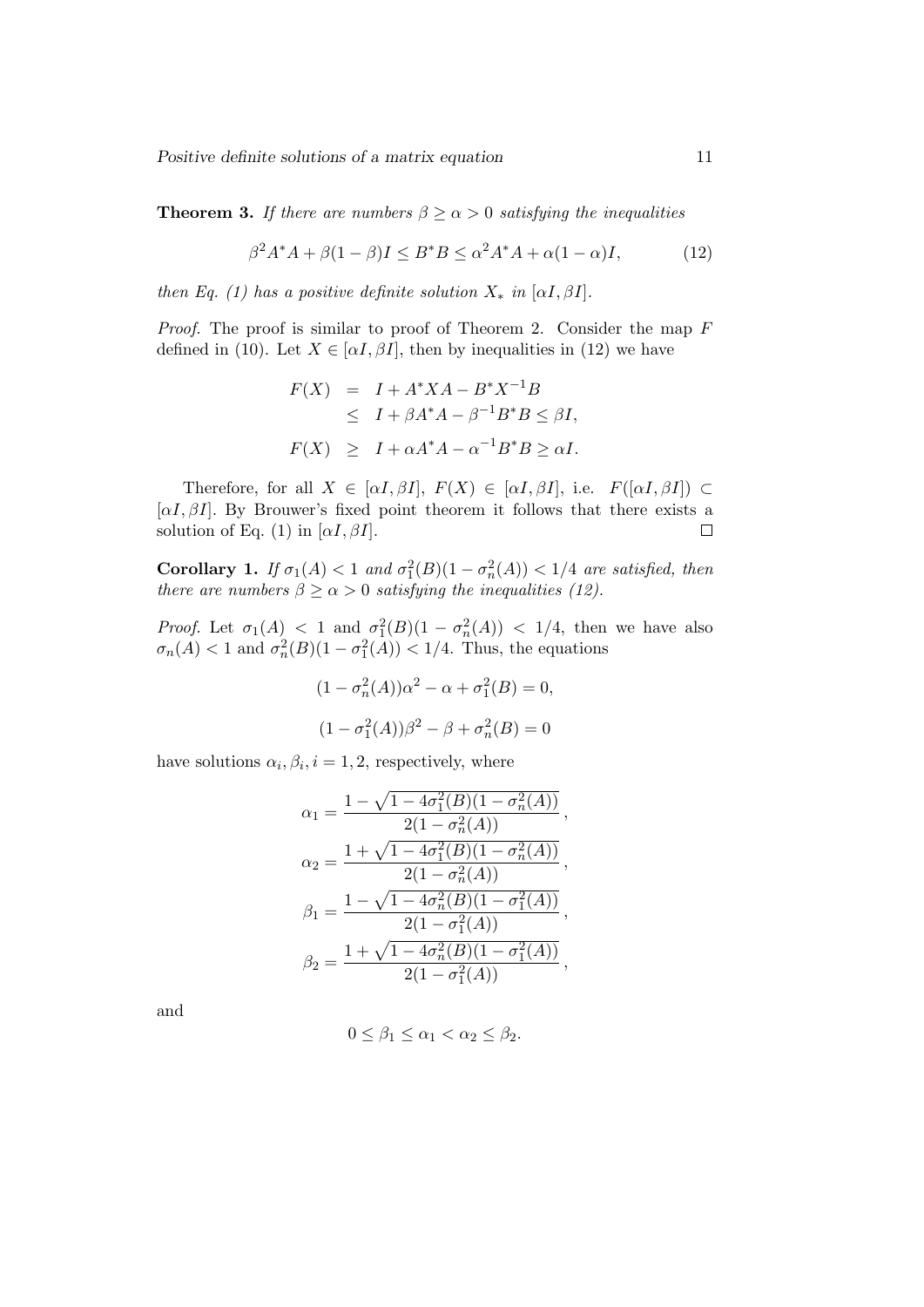Thus,

$$
\sigma_1^2(B) \le \alpha(1-\alpha) + \alpha^2 \sigma_n^2(A) \iff \alpha \in [\alpha_1, \alpha_2], \tag{13}
$$

$$
\beta(1-\beta) + \beta^2 \sigma_1^2(A) \le \sigma_n^2(B) \iff \beta \in (-\infty, \beta_1] \cup [\beta_2, \infty). \tag{14}
$$

Therefore, for all  $\alpha \in (\alpha_1, \alpha_2]$  and  $\beta \in [\beta_2, \infty)$  the inequalities in (12) are satisfied.  $\Box$ 

**Corollary 2.** Let  $A$ ,  $B$  be the matrix coefficients in Eq. (1). Then

- (a) the identity matrix I is a solution of Eq. (1) if and only if  $B^*B = A^*A$ ;
- (b) if  $B^*B \leq A^*A$  and  $\rho(A) < 1$ , then Eq. (1) has a solution  $X' \in [I, P_I]$ , where  $P_I$  is the unique solution of Eq. (7).
- (c) if  $A^*A \leq B^*B \leq \alpha^2 A^*A + \alpha(1-\alpha)I$  for some  $\alpha \in \left[\frac{1}{2}\right]$  $(\frac{1}{2}, 1)$ , then Eq. (1) has a solution  $X'' \in [\alpha I, I].$

*Proof.* The proof of  $(a)$  is pretty straightforward.

(b) Let  $B^*B \leq A^*A$  and  $\rho(A) < 1$ . Then from  $\rho(A) < 1$  it follows that Eq. (7) has a unique positive definite solution  $P_I \geq I$ .

Consider the map F defined in (10). Let  $X \in [I, P_I]$ , then

$$
F(X) \leq I + A^* P_I A = P_I,
$$
  

$$
F(X) \geq I + A^* A - B^* B \geq I.
$$

Therefore, for all  $X \in [I, P_I], F(X) \in [I, P_I]$ . By Brouwer's fixed point theorem it follows that there exists a solution  $X' \in [I, P_I]$  of Eq. (1).

The statement (c) is in case of  $\beta = 1$  in Theorem 3.  $\Box$ 

### 4 Iterative algorithms

We propose two iterative algorithms for obtaining a positive definite solution of Eq. (1).

**Algorithm 1** (Basic fixed point iteration). For a matrix  $X_0$ , compute

$$
X_{i+1} = I + A^* X_i A - B^* X_i^{-1} B, \quad i = 0, 1, \dots
$$

**Theorem 4.** Let  $\rho(A) < 1$ ,  $\omega(B) \leq \frac{1}{2}$  $\frac{1}{2}$ , B be a nonsingular matrix, and let  $P_I$  and M be a unique positive definite solution of Eq. (7) and the largest solution of Eq.  $(8)$ , respectively. Then Eq.  $(1)$  has the largest positive definite solution  $X_L \in [M, P_I]$  and Algorithm 1 with  $X_0 = P_I$  and  $X'_0 = M$ generates two matrix sequences  $\{X_i\}$  and  $\{X_i'\}$  with the following properties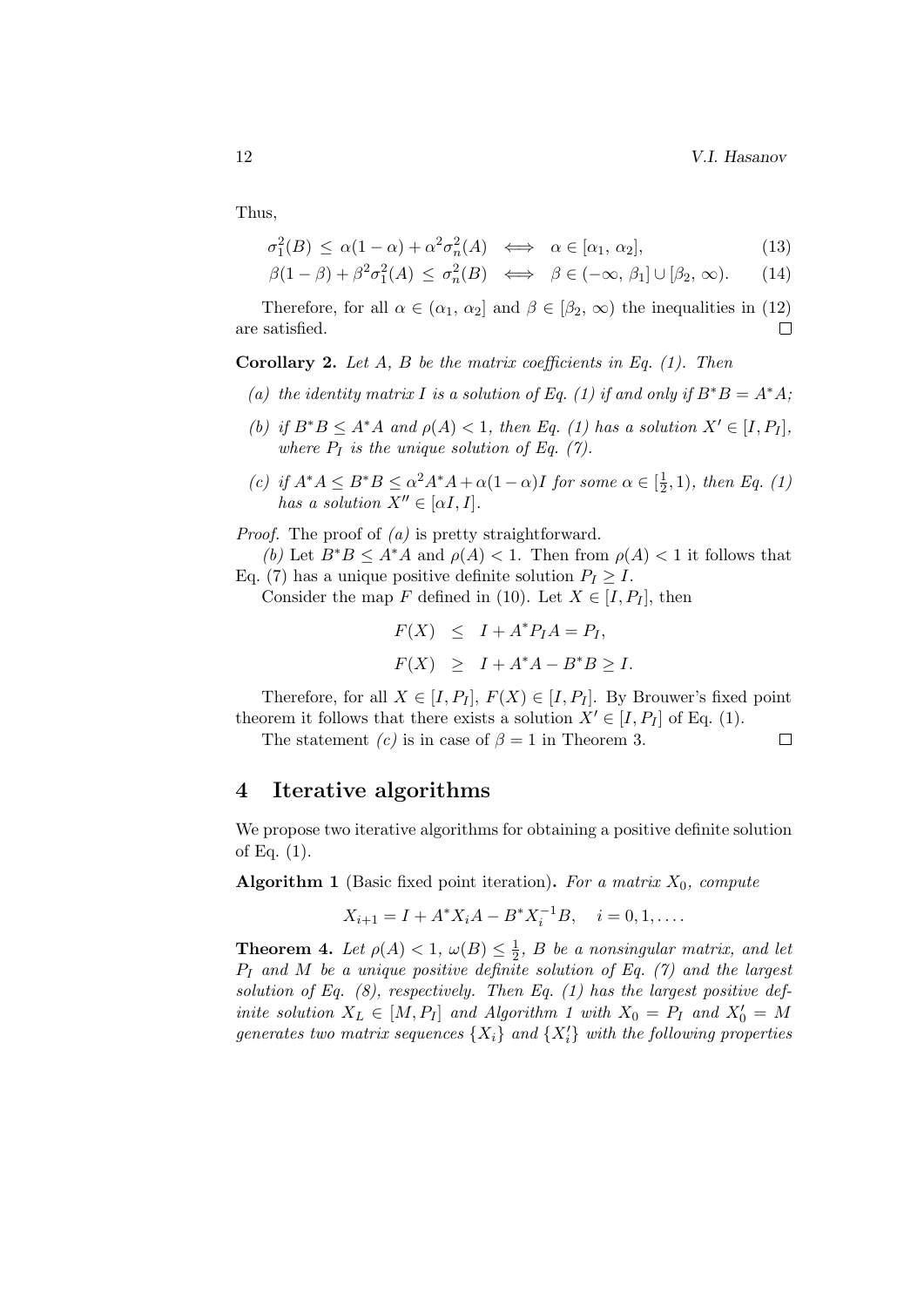Positive definite solutions of a matrix equation 13

- (a)  $X_i \ge X_{i+1} \ge X_L$ ,  $i = 0, 1, \ldots$ , and  $\lim_{i \to \infty} X_i = X_L$ ,
- (b)  $X'_i \leq X'_{i+1} \leq X_L$ ,  $i = 0, 1, \ldots$ , and  $\lim_{i \to \infty} X'_i = X' \leq X_L$ , where X' a solution of Eq.  $(1)$ .

*Proof.* Since  $\rho(A) < 1$ , by Lemma 1 Eq. (7) has a unique positive definite solution  $P_I$ . Since  $\omega(B) \leq \frac{1}{2}$  $\frac{1}{2}$  and *B* is a nonsingular matrix, by Lemma 2 and Lemma 3, Eq.  $(8)$  has a largest positive definite solution M. Thus, by Theorem 2 it follows that Eq. (1) has a positive definite solution  $X_+ \in$  $[M, P_I].$ 

Now, we consider Algorithm 1 with  $X_0 = P_I$ . Then

$$
X_1 = I + A^* P_I A - B^* P_I^{-1} B \le I + A^* P_I A = X_0
$$

and

$$
X_1 \ge I + A^*X_+A - B^*X_+^{-1}B = X_+.
$$

Assume that  $X_+ \leq X_k \leq X_{k-1}$ . Then

$$
X_{k+1} = I + A^* X_k A - B^* X_k^{-1} B \le I + A^* X_{k-1} A - B^* X_{k-1}^{-1} B = X_k
$$

and

$$
X_{k+1} \ge I + A^* X_+ A - B^* X_+^{-1} B = X_+.
$$

Hence, by induction  $X_i \geq X_{i+1} \geq X_+$  for  $i = 0, 1, \ldots$  Thus, the sequence  $\{X_i\}$  converge to a positive definite solution  $X_L \geq X_+$ . Therefore,  $X_L$  is the largest solution of Eq. (1). The statement (a) is proven.

The statement  $(b)$  can be proven by analogy.

 $\Box$ 

**Remark 3.** Under conditions of the Theorem 4, if Eq.  $(1)$  has more than one solution in  $[M, P_I]$ , then X' is the smallest solution in  $[M, P_I]$ .

**Theorem 5.** If there are numbers  $\beta \geq \alpha > 0$  satisfying the inequalities (12), then Algorithm 1 with  $X_0 = \beta I$  and  $X'_0 = \alpha I$  generates two matrix sequences  $\{X_i\}$  and  $\{X'_i\}$  for which  $X'_i \leq X'_{i+1} \leq X_{i+1} \leq X_i$ ,  $i = 0, 1, \ldots$ , i and  $\lim_{i\to\infty}X_i=X_\beta$ ,  $\lim_{i\to\infty}X'_i=X_\alpha\leq X_\beta$ , where  $X_\alpha$  and  $X_\beta$  are solutions of Eq. (1).

Proof. We have by Theorem 3 that Eq. (1) has a positive definite solution  $X_* \in [\alpha I, \beta I]$ . Now, we consider Algorithm 1 with  $X_0 = \beta I$ . Then, by the left inequality in (12), we have

$$
X_1 = I + \beta A^* A - \frac{1}{\beta} B^* B \le \beta I = X_0
$$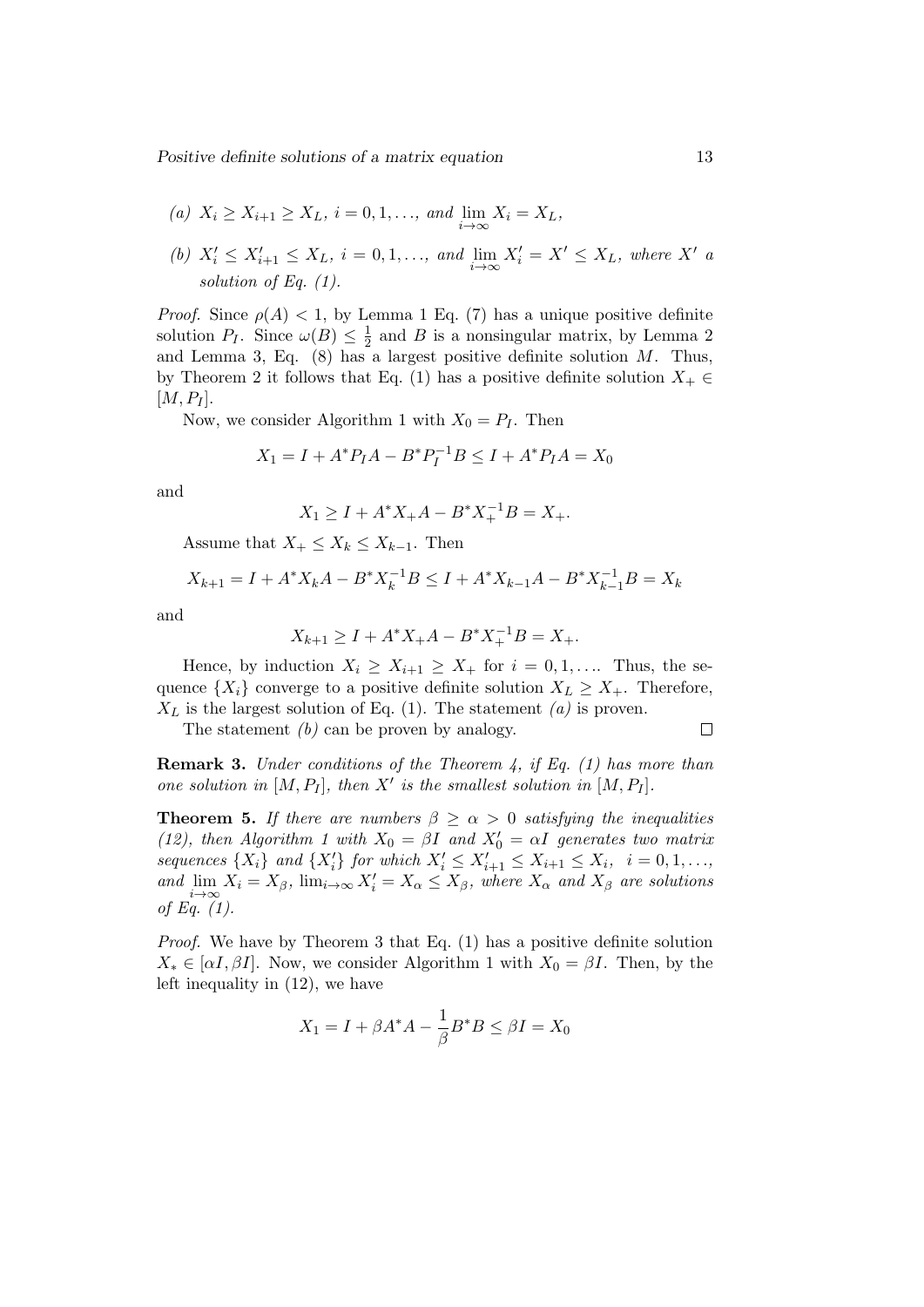and

$$
X_1 \ge I + A^* X_* A - B^* X_*^{-1} B = X_*.
$$

Assume that  $X_* \leq X_k \leq X_{k-1}$ . Then

$$
X_{k+1} = I + A^* X_k A - B^* X_k^{-1} B \le I + A^* X_{k-1} A - B^* X_{k-1}^{-1} B = X_k
$$

and

$$
X_{k+1} \ge I + A^* X_* A - B^* X_*^{-1} B = X_*.
$$

Hence, by induction  $X_i \geq X_{i+1} \geq X_*$  for  $i = 0, 1, \ldots$  Thus, the sequence  $\{X_i\}$  converges to a positive definite solution  $X_\beta \geq X_*$ .

Now, we consider Algorithm 1 with  $X'_0 = \alpha I$ . Then, by the right inequality in (12), we have

$$
X_1' = I + \alpha A^* A - \frac{1}{\alpha} B^* B \ge \alpha I = X_0'
$$

and

$$
X_1' \le I + A^* X_* A - B^* X_*^{-1} B = X_*.
$$

By induction we have  $X'_i \leq X'_{i+1} \leq X_*$  for  $i = 0, 1, \ldots$  Thus, the sequence  $\{X'_i\}$  converges to a positive definite solution  $X_\alpha \leq X_*$ .

Therefore,  $X'_i \le X'_{i+1} \le X_\alpha \le X_* \le X_\beta \le X_{i+1} \le X_i, \ \ i = 0, 1, \ldots$  $\Box$ 

Now, we motivated by the investigations of Zhan [11], and Guo and Lancaster [12] for Eq. (6), consider an inversion free variant of Algorithm 1.

Algorithm 2 (An inversion free variant of the basic fixed point iteration). For the matrices  $X_0$  and  $0 < Y_0 \leq X_0^{-1}$ , compute

$$
\begin{cases} Y_{i+1} = Y_i(2I - X_iY_i), \\ X_{i+1} = I + A^*X_iA - B^*Y_{i+1}B, \end{cases} \quad i = 0, 1, \dots
$$

**Lemma 6.** [11, Lemma 3.2] Let C and P be Hermitian matrices of the same order and let  $P > 0$ . Then  $CPC + P^{-1} \geq 2C$ .

**Theorem 6.** Let  $P_I$  be a unique positive definite solution of Eq. (7) and Eq. (1) has a positive definite solution. Then the matrix sequence  $\{X_i\}$ generated by Algorithm 2 with  $X_0 = P_I$  and  $Y_0 = I/||X_0||_{\infty}$  is monotone decreasing and converges to the maximal solution  $X_L$ .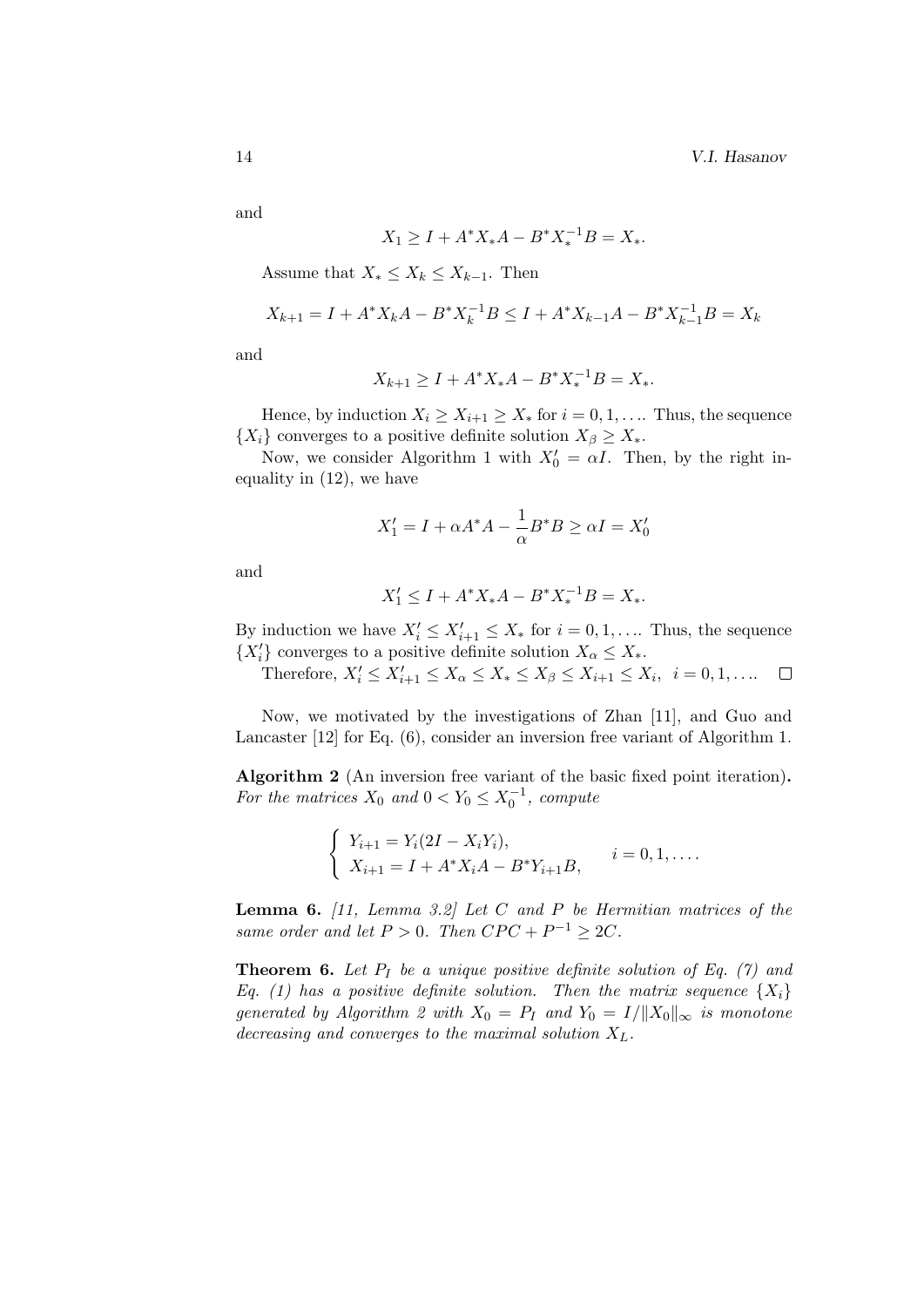*Proof.* We prove the theorem by induction. Let  $X_+$  be a positive definite solution of Eq. (1).

By Theorem 1 we have  $X_0 = P_I \ge X_+$ . Thus

$$
Y_0 = \frac{1}{\|P_I\|_{\infty}} I \le P_I^{-1} \le X_+^{-1}.
$$

We compute

$$
Y_1 = \frac{1}{\|P_I\|_{\infty}} (2\|P_I\|_{\infty} I - P_I) \frac{1}{\|P_I\|_{\infty}} \ge \frac{1}{\|P_I\|_{\infty}} I = Y_0,
$$
  

$$
X_1 = I + A^* P_I A - B^* Y_1 B \le I + A^* P_I A = P_I = X_0.
$$

We have by Lemma 6 that

$$
Y_1 = 2Y_0 - Y_0 X_0 Y_0 \le X_0^{-1} \le X_+^{-1}.
$$

Thus

$$
X_1 = I + A^* P_I A - B^* Y_1 B \ge I + A^* X_+ A - B^* X_+^{-1} B = X_+.
$$

Therefore,  $Y_0 \le Y_1 \le X_+^{-1}$ ,  $X_0 \ge X_1 \ge X_+$ .

Assume that  $Y_{k-1} \le Y_k \le X_+^{-1}$  and  $X_{k-1} \ge X_k \ge X_+$ . Once again, by Lemma 6 we have

$$
Y_{k+1} = 2Y_k - Y_k X_k Y_k \le X_k^{-1} \le X_+^{-1}.
$$

Hence,

$$
X_{k+1} = I + A^* X_k A - B^* Y_{k+1} B \ge I + A^* X_+ A - B^* X_+^{-1} B = X_+.
$$

Since  $Y_k \le X_{k-1}^{-1} \le X_k^{-1}$  $\kappa^{-1}$ , we have

$$
Y_{k+1} - Y_k = Y_k (Y_k^{-1} - X_k) Y_k \ge 0,
$$

and

$$
X_{k+1} - X_k = -A^*(X_{k-1} - X_k)A - B^*(Y_{k+1} - Y_k)B \le 0.
$$

Therefore,  $X_i \ge X_{i+1} \ge X_+$ ,  $Y_i \le Y_{i+1} \le X_+^{-1}$ , for  $i = 1, 2, ...,$  and the limits  $\lim_{i\to\infty} X_i$ ,  $\lim_{i\to\infty} Y_i$  exist. Let  $\lim_{i\to\infty} X_i = X$  and  $\lim_{i\to\infty} Y_i = Y$ . Then  $X \geq X_+$  for every positive definite solution  $X_+$  of Eq. (1). Taking limits in Algorithm 2 yields

$$
Y = YXY,
$$
  

$$
X = I + A^*XA - B^*YB.
$$

Thus,  $Y = X^{-1}$  and  $X = I + A^*XA - B^*X^{-1}B$ .

Hence,  $X = X_L$  the largest positive definite solution of Eq. (1).  $\Box$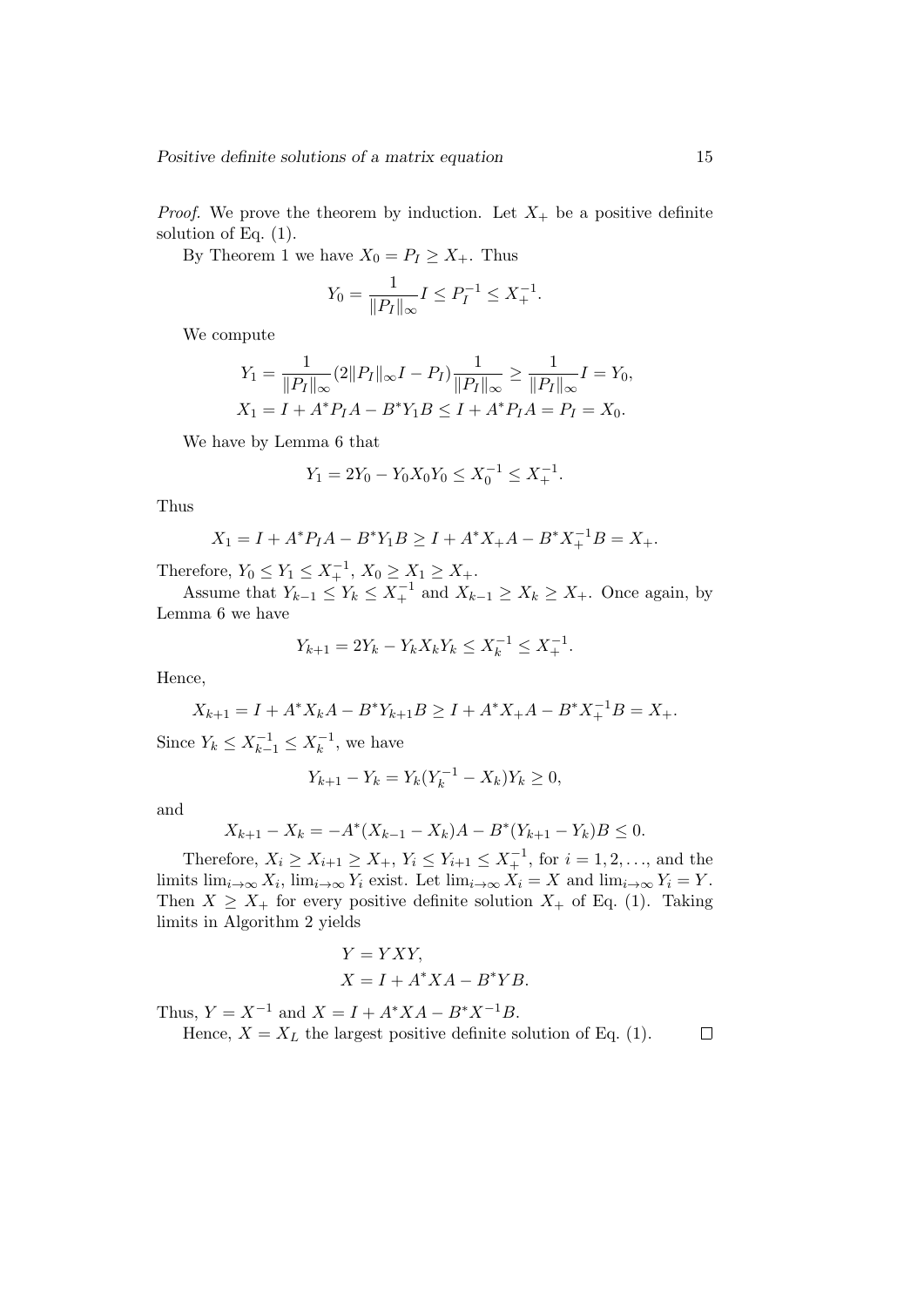# 5 Numerical examples

In this section we carry out numerical experiments for computing the positive definite solutions of Eq. (1) by Algorithms 1 and 2. We use notations  $\{X_i\}$  and  $\{X'_i\}$  for sequences generated by Algorithm 1 with  $X_0 = P_I$  (or  $X_0 = \beta I$ ) and  $X'_0 = M$  (or  $X'_0 = \alpha I$ ), respectively (see theorems 4 and 5), and  $\{X''_i\}$  generated by Algorithm 2 with  $X''_0 = P_I$  and  $Y''_0 = I/||P_I||_{\infty}$  (see Theorem 6).

Let us  $res(X) = ||X - A^*XA + B^*X^{-1}B - I||_{\infty}$ . As practical stopping criterions we use  $||X_k - X_{k-1}||_{\infty} \leq 10^{-10}$ , where k is the number of iterations.

We use the Matlab function *dlyap* for computing the unique positive definite solution  $P_I$  of Eq. (7), and Cyclic reduction algorithm [13, Algorithm 3.1.] for computing the largest solution  $M$  of Eq. (8) if there exist.

**Example 1.** We consider Eq.  $(1)$  with matrix coefficients

$$
A = \left(\begin{array}{ccc} 0.7 & 0.15 & 0.1 \\ 0.01 & 0.8 & 0.06 \\ 0.02 & 0.03 & 0.83 \end{array}\right), \quad B = \left(\begin{array}{ccc} 0.2 & 0.2 & 0.1 \\ 0.2 & 0.15 & 0.15 \\ 0.1 & 0.15 & 0.25 \end{array}\right).
$$

By using *dlyap* and *Cyclic reduction* algorithm, we have

$$
M \approx \begin{pmatrix} 0.8265 & -0.1684 & -0.1582 \\ -0.1684 & 0.8316 & -0.1633 \\ -0.1582 & -0.1633 & 0.8214 \end{pmatrix}, \quad P_I \approx \begin{pmatrix} 2.0161 & 0.6338 & 0.6009 \\ 0.6338 & 3.5247 & 1.2988 \\ 0.6009 & 1.2988 & 4.0809 \end{pmatrix}.
$$

In Table 1 we report the results of experiments for Example 1. We obtain  $X_L \approx X_{89}$  and  $X' \approx X'_{101}$  by Algorithm 1 with  $X_0 = P_I$  and  $X'_0 = M$ , respectively, and  $X_L \approx X''_{89}$  by Algorithm 2. Moreover, we have  $||X_{89} - X'_{101}||_{\infty} = 5.0950e - 10$  and  $||X''_{89} - X_{89}||_{\infty} = 2.0438e - 11$ . Hence,  $X_L \equiv X'.$ 

Table 1: Numerical results of Example 1.

| Algorithm                |                       | $X_0$ $k$ $  X_k - X_{k-1}  _{\infty}$ | $res(X_k)$                       |
|--------------------------|-----------------------|----------------------------------------|----------------------------------|
| $1.$ (BFPI)<br>1. (BFPI) | $M = 101$<br>$P_I$ 89 | $8.7228e - 11$<br>$8.5141e - 11$       | $6.8676e - 11$<br>$6.7034e - 11$ |
| $2.$ (IFV-BFPI)          | $P_I$ 89              | $9.2056e - 11$                         | $7.2477e - 11$                   |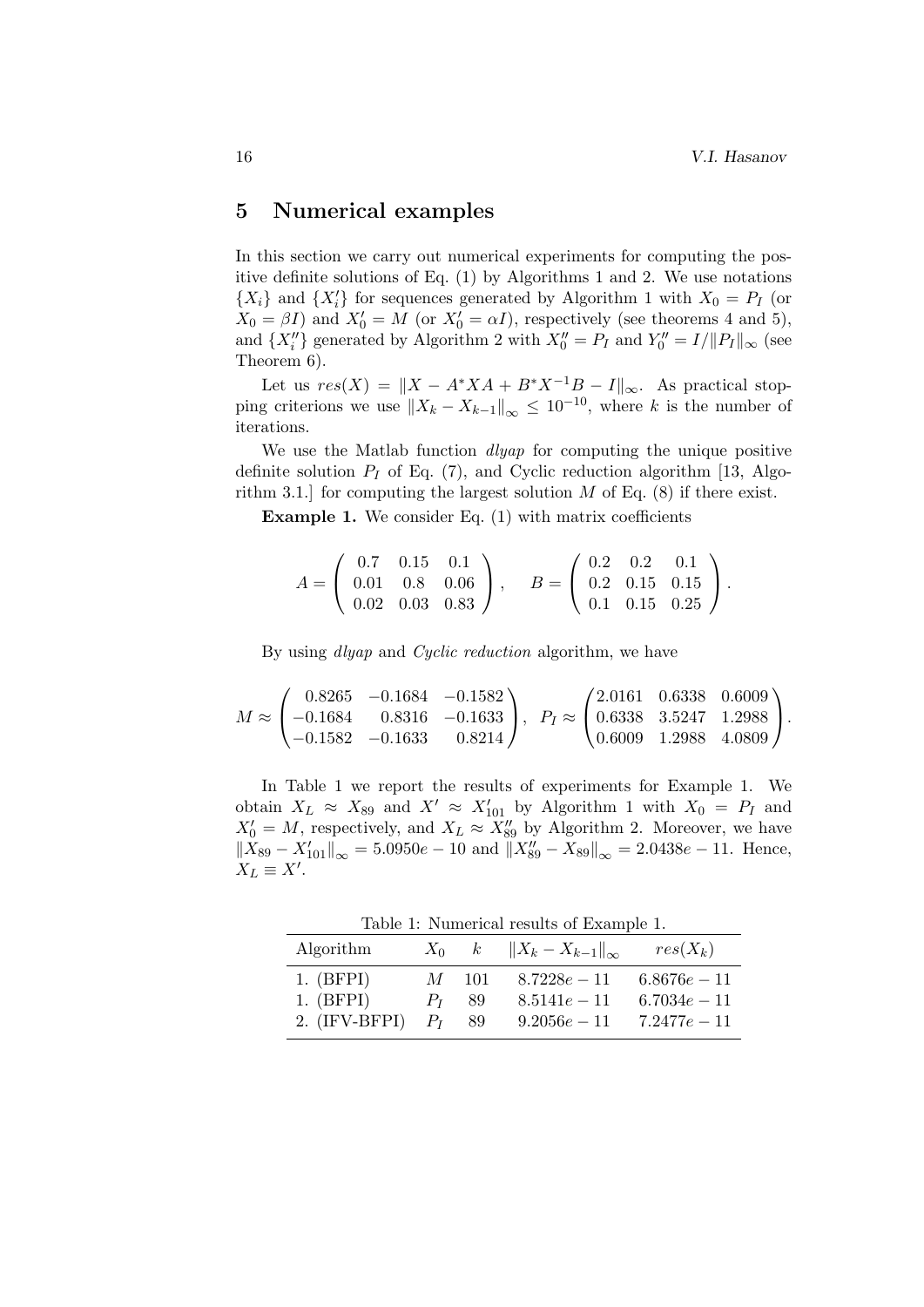Example 2. We consider Eq. (1) with matrix coefficients

|  |  | $A = \left( \begin{array}{ccc} 0.7 & 0.2 & 0.3 \\ 0 & 0.8 & 0.6 \\ . & . & . & . \end{array} \right),$ | $B = \frac{1}{8} \begin{pmatrix} 2 & 0 & 0 \\ 2 & 1.5 & 0 \\ 1 & 1.5 & 2.5 \end{pmatrix}.$ |  |  |
|--|--|--------------------------------------------------------------------------------------------------------|--------------------------------------------------------------------------------------------|--|--|
|  |  | $\begin{pmatrix} 0 & 0 & 0.8 \end{pmatrix}$                                                            |                                                                                            |  |  |

By using *dlyap* and *Cyclic reduction* algorithm, we have

$$
M \approx \begin{pmatrix} 0.8025 & -0.0976 & -0.0601 \\ -0.0976 & 0.9135 & -0.0727 \\ -0.0601 & -0.0727 & 0.8887 \end{pmatrix}, \ P_I \approx \begin{pmatrix} 1.9608 & 0.6239 & 1.5314 \\ 0.6239 & 3.5502 & 6.3649 \\ 1.5314 & 6.3649 & 26.4569 \end{pmatrix}.
$$

In Table 2 we report the results of experiments for Example 2. We obtain  $X_L \approx X_{76}$  and  $X' \approx X'_{84}$  by Algorithm 1 with  $X_0 = P_I$  and  $X'_0 = M$ , respectively, and  $X_L \approx X''_{76}$  by Algorithm 2. Moreover,  $||X_{76} - X'_{84}||_{\infty} =$  $4.1598e - 10$  and  $||X''_{76} - X_{76}||_{\infty} = 4.9603e - 12$ . Hence, for Example 2  $X_L \equiv X'$ , also.

Table 2: Numerical results of Example 2.

| Algorithm       |          |     | $X_0$ $k$ $  X_k - X_{k-1}  _{\infty}$ | $res(X_k)$     |
|-----------------|----------|-----|----------------------------------------|----------------|
| $1.$ (BFPI)     | M        | -84 | $9.5680e - 11$                         | $6.9057e - 11$ |
| $1.$ (BFPI)     | $P_I$ 76 |     | $7.6954e - 11$                         | $5.5539e - 11$ |
| $2.$ (IFV-BFPI) | $P_I$ 76 |     | $7.9021e - 11$                         | $5.7024e - 11$ |

Example 3. We consider Eq. (1) with matrix coefficients

$$
A = \frac{1}{50} \begin{pmatrix} 40 & 0 & 0 & 0 & 0 \\ 25 & 42 & 0 & 0 & 0 \\ 23 & 27 & 48 & 0 & 0 \\ 35 & 45 & 16 & 42 & 0 \\ 66 & 21 & 24 & 65 & 46 \end{pmatrix}, \quad B = \frac{1}{300} \begin{pmatrix} 11 & 21 & 23 & 25 & 32 \\ 21 & 31 & 60 & 42 & 33 \\ 23 & 60 & 34 & 18 & 26 \\ 25 & 42 & 18 & 44 & 30 \\ 32 & 33 & 26 & 30 & 50 \end{pmatrix}.
$$

By using  $dlyap$  we compute the unique positive definite solution  $P_I$  of Eq. (7), since  $\rho(A) = 0.96 < 1$ . For Example 3, Theorem 4 can not be used, since  $\omega(B) = \rho(B) = 0.5396 > 0.5$ . But,  $A^*A \geq B^*B$ . Thus, by Corollary 2 (b) we have that Eq. (1) has a solution  $X' \in [I, P_I]$ . We use Algorithm 1 with  $X_0 = P_I$  and  $X'_0 = I$  (with  $\alpha = 1$ ).

In Table 3 we report the results of experiments for Example 3. We obtain  $||X_{412} - X'_{464}||_{\infty} = 1.0984e - 08$  and  $||X''_{434} - X_{412}||_{\infty} = 4.7026e - 10$ .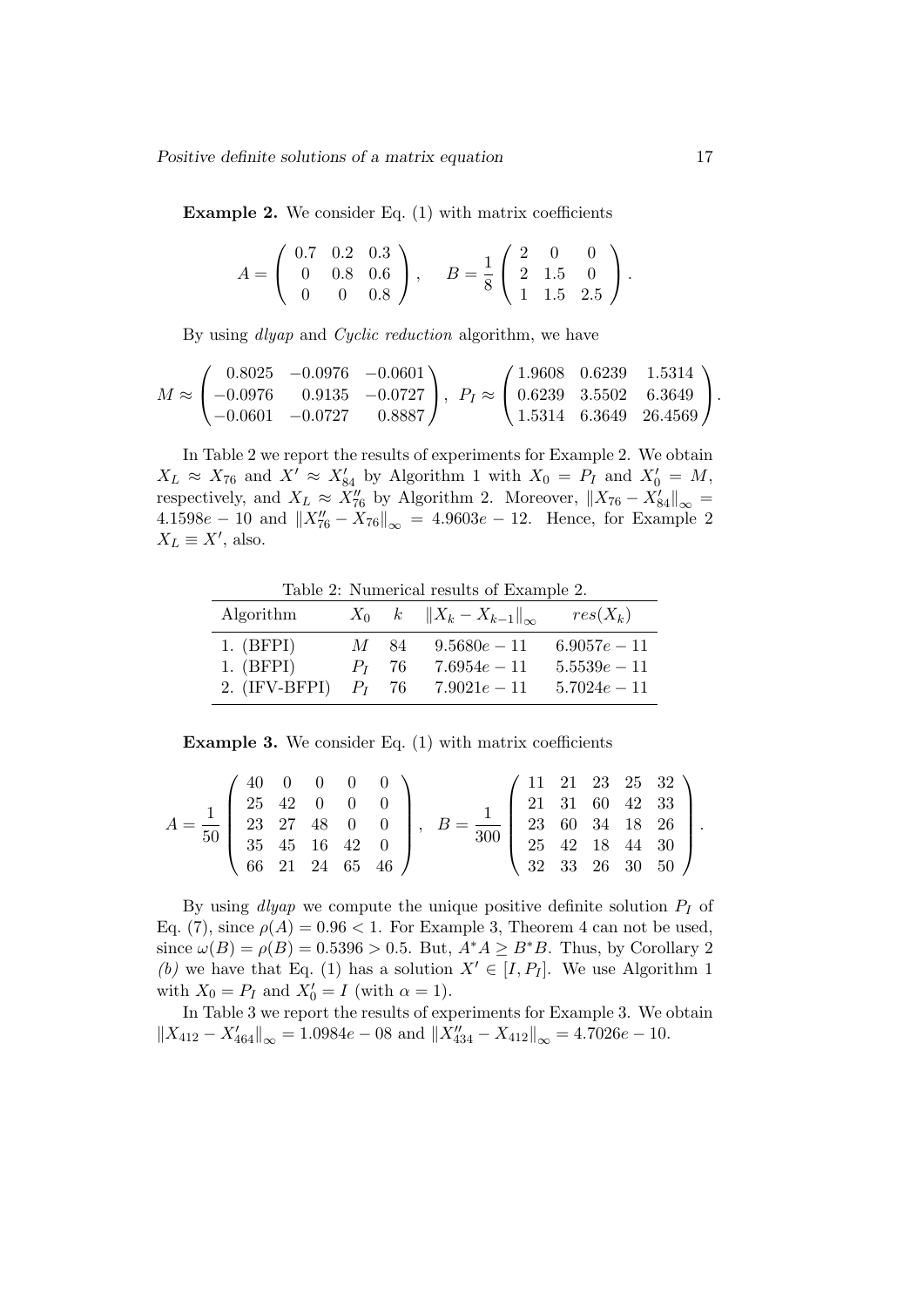| Algorithm                                 | $X_0$ | k                               | $  X_k - X_{k-1}  _{\infty}$                       | $res(X_k)$                                         |
|-------------------------------------------|-------|---------------------------------|----------------------------------------------------|----------------------------------------------------|
| $1.$ (BFPI)<br>1. (BFPI)<br>2. (IFV-BFPI) |       | 464<br>$P_{I}$ 412<br>$P_I$ 434 | $7.2760e - 12$<br>$3.6380e - 11$<br>$7.1054e - 15$ | $2.3283e - 10$<br>$4.0939e - 10$<br>$9.6634e - 13$ |

Table 3: Numerical results of Example 3.

Acknowledgement. This paper is partially supported by the National Scientific Program "Information and Communication Technologies for a Single Digital Market in Science, Education and Security (ICTinSES)", financed by the Ministry of Education and Science.

# References

- [1] G. Freiling, A. Hochhaus, Properties of the solutions of rational matrix difference equations, Comp. Math. Appl., 45:11371154, 2003.
- [2] V. Hasanov, Perturbation theory for linearly perturbed algebraic Riccati equations, Numer. Funct. Anal. Optim., 35:15321559, 2014.
- [3] G. Freiling, A. Hochhaus, On a class of rational matrix differential equations arising in stochastic control. Linear. Algebra Appl., 379:43-68, 2004.
- [4] G. Freiling, H. Mukaidani, Z. Gajic, Discussion on "An Algorithm for Solving a Perturbed Algebraic Riccati Equation". European Journal of Control, 10:581-587, 2004.
- [5] I. G. Ivanov, Iterations for solving rational Riccati equation arising in stochastic control. Computers & Mathematics with Appl., 53:977-988, 2007.
- [6] I. G. Ivanov, On some iterations for optimal control of jump linear equations. Nonlinear Analysis, 69:40124024, 2008.
- [7] Kh.D. Ikramov, Numerical solution of Matrix Equations, Moscow, Nauka, 1985. (in Russion).
- [8] P. Lancaster, M. Tismenetsky, The Theory of Matrices, 2nd ed. San Diego (CA), Academic Press, 1985.